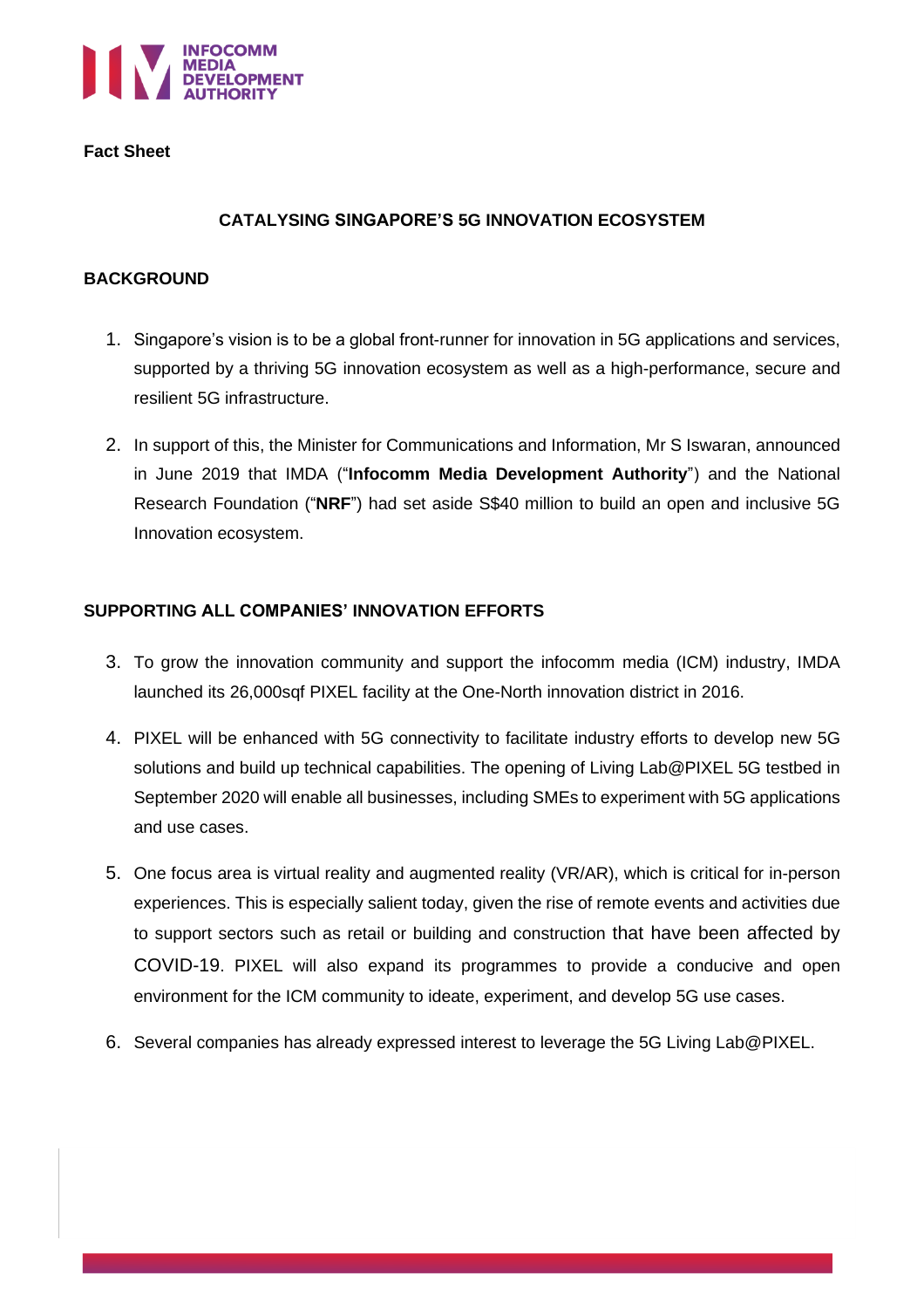



7. **Serl.io**, a local start-up incubated by PIXEL, is developing an immersive platform that provides the tools to efficiently develop, deploy and manage collaborative mixed-reality experiences. They aim to prototype a holoportation feature, which enables real-time collaboration in mixedreality over 5G networks.



8. Another company is **Hiverlab**, a technology innovation and VR content production company. Hiverlab's Storyhive solution is an immersive VR-based presentation and communication platform. Hiverlab has also embarked on mobile-based AR broadcasting over 5G networks, to make the next generation of online communication more accessible to consumers. One example of its offerings was the AR-enabled Chingay 2020 broadcast.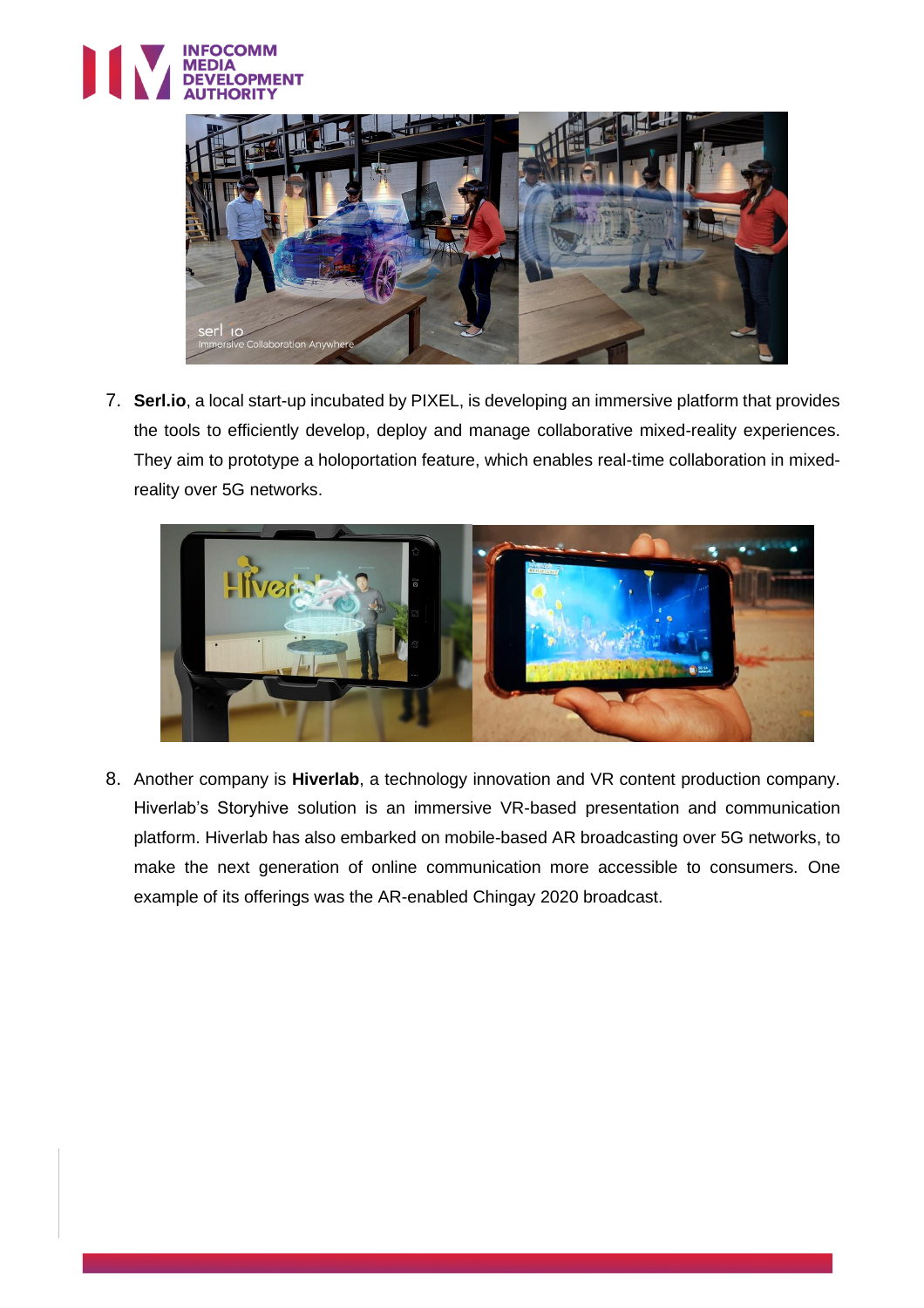



9. **UCCVR** is developing VooX, a solution which provides 5G-enabled, spatial and AI driven solutions to upgrade front-line productivity. VooX offers remote AR-based video collaboration tools, easy-to-use industry specific checklists platform, digital twins and Building Information Model (BIM)-based monitoring and diagnostic tools.



## **POSITIVE RESULTS FROM 5G IN MARITIME OPERATIONS**

- 10.The Singapore port is a key global trading node and one of the busiest ports in the world. 5G is a critical enabler supporting the port's automation and remote operation initiatives that help it maintain its competitive edge.
- 11.In 2019, IMDA and PSA had issued the Technology Call to develop use-cases at Pasir Panjang Terminal in March 2019, awarding it to M1 and Singtel to test how 5G can support Automated Guided Vechicles (AGV) and Automated Cranes.The on-goings trials in the highly metallic port environment, which has traditionally been challenging for mobile technologies such as 3G and 4G, have demonstrated promising results.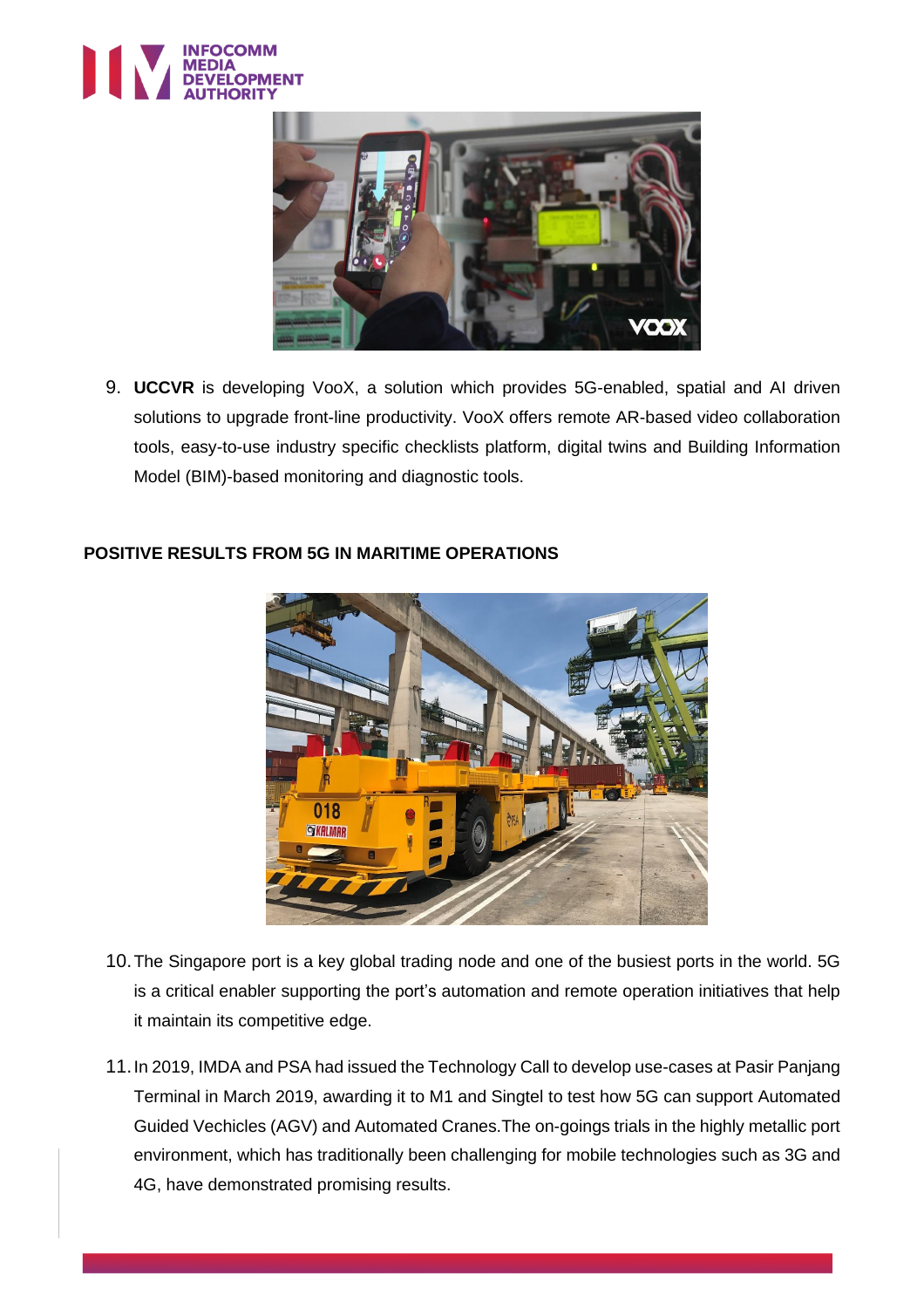

- 12.Crane operators can now operate the machines using a high-definition video feed enabled by 5G's higher bandwidth, lower latency, and enhanced reliability. This reduces the need for the operators to climb up the cranes to operate them, enhancing their productivity and improving worker safety.
- 13.PSA's AGV operations reduce the need for manually-operated prime movers. For AGV operators, 5G's reliability reduces the incidence of momentary stoppages due to connectivity disconnections. Such disconnections disrupt port operations, and may require port operators to perform troubleshooting to restart the AGVs.

### **UPSKILLING WORKERS IN 5G AND RELATED ROLES**

- 14.IMDA will partner Institutes of Higher Learning (IHLs) to coordinate and aggregate demand for 5G and related skills development across the telecom sector and 5G ecosystem, including the end-user organisations and technology suppliers.
- 15.The partnership will involve reviewing existing 5G and related courses and securing relevant partnerships with training providers, to deliver structured training and certification pathways for our workers. IMDA will also forge stronger industry and education partnerships to drive organisation and industry-wide training, by integrating 5G curriculum into tertiary and continuing education to upskill a pipeline of 5G manpower for the industry.
- 16.Existing professionals in the telecom sector and 5G ecosystem, fresh graduates, and midcareer professionals can look forward to new training and career opportunities in tech roles such as Solution Architects, 5G Telco Engineers, Systems Analysts, as well as tech-lite roles such as Product Marketing Managers, Network Consultants and Drone Operators. Details on the training programmes will be released by Q42020.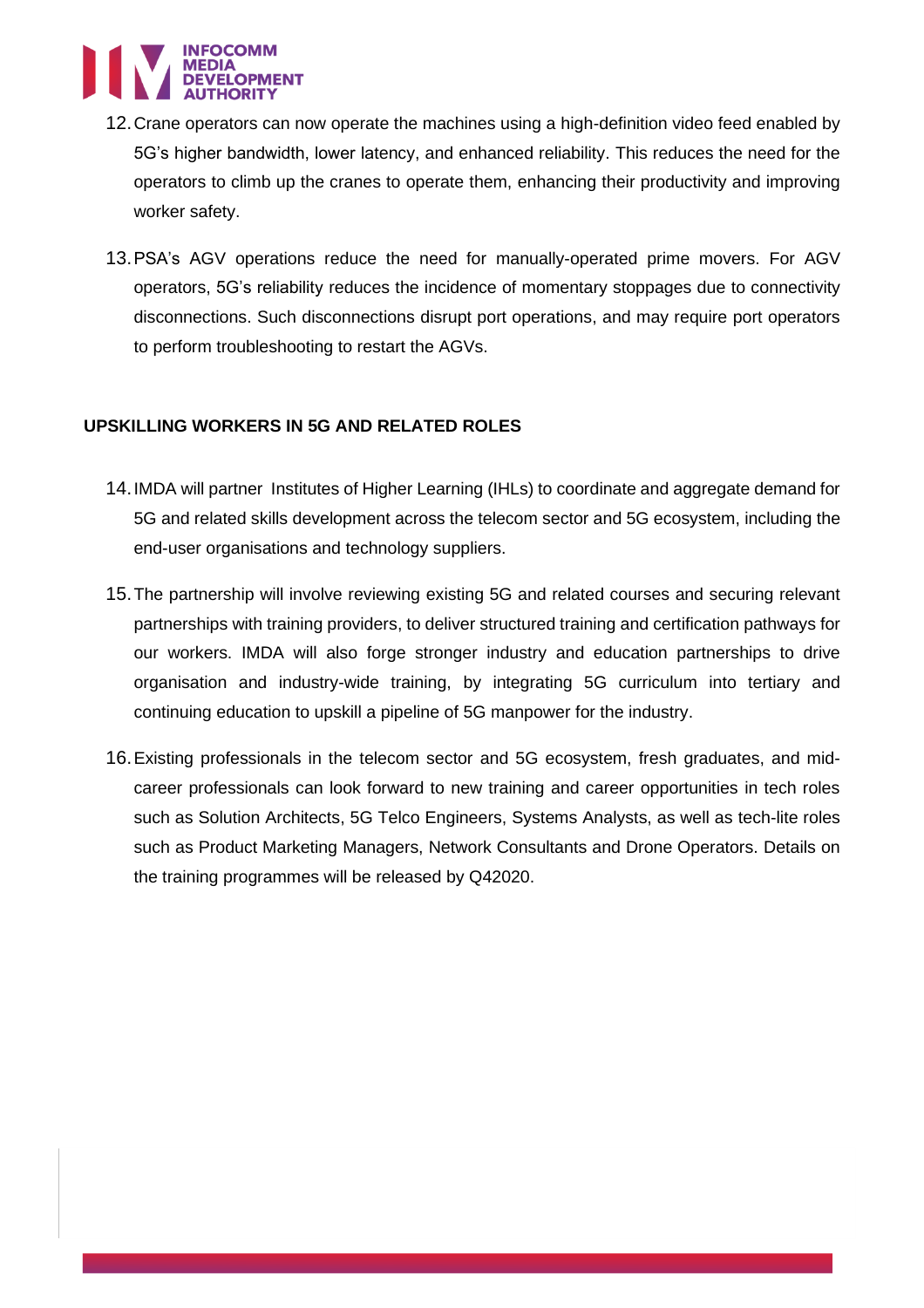

## **SINGAPORE 5G INNOVATION USE-CASES (SUMMARY)**



*Since announced in June 2019, a total of five 5G innvoation use-cases supported by IMDA along with 5G Living Lab@PIXEL.*

- **Cloud Gaming:** IMDA, Razer and Singtel announced Singapore's first 5G cloud gaming trial in October 2019. The technology trial will assess 5G's ability to meet the demands of cloud gaming. The trial will also look into how to design low latency cloud gaming hardware to deliver a quality gaming experience, and a broader range of gaming experiences. The trial is currently ongoing.
- **Urban Mobility and Smart Estates:** Announced in October 2019, CapitaLand partnered Navinfo Datatech and TPG Telecom to create a 5G-enabled smart estate in Science Park 1 and 2. CapitaLand will leverage the ultra-high speed and ultra-low latency capabilities of 5G standalone networks at those sites to deploy and test innovative estate-level solutions. It is currently testing a 5G-enabled Cellular Vehicle-to-Everything (C-V2X) technologies for Smart Estates mobility solutions in a commercial space.
- **IMDA-Microsoft MOI:** IMDA and Microsoft signed an MOI in November 2019 to offer a 5G development environment. This site will be connected to PIXEL as part of Microsoft's Centreto-Centre collaboration programme to facilitate efforts to create new 5G applications, services, and capabilities.
- **Urban Mobility:** M1 and the Nanyang Technological University (NTU) are collaborating to deploy 5G technology at the university's campus. The deployment, announced in October 2019, will enable NTU to expand its current C-V2X communications trials on autonomous vehicle, traffic infrastructure and unmanned aircraft systems to use 5G. Companies will also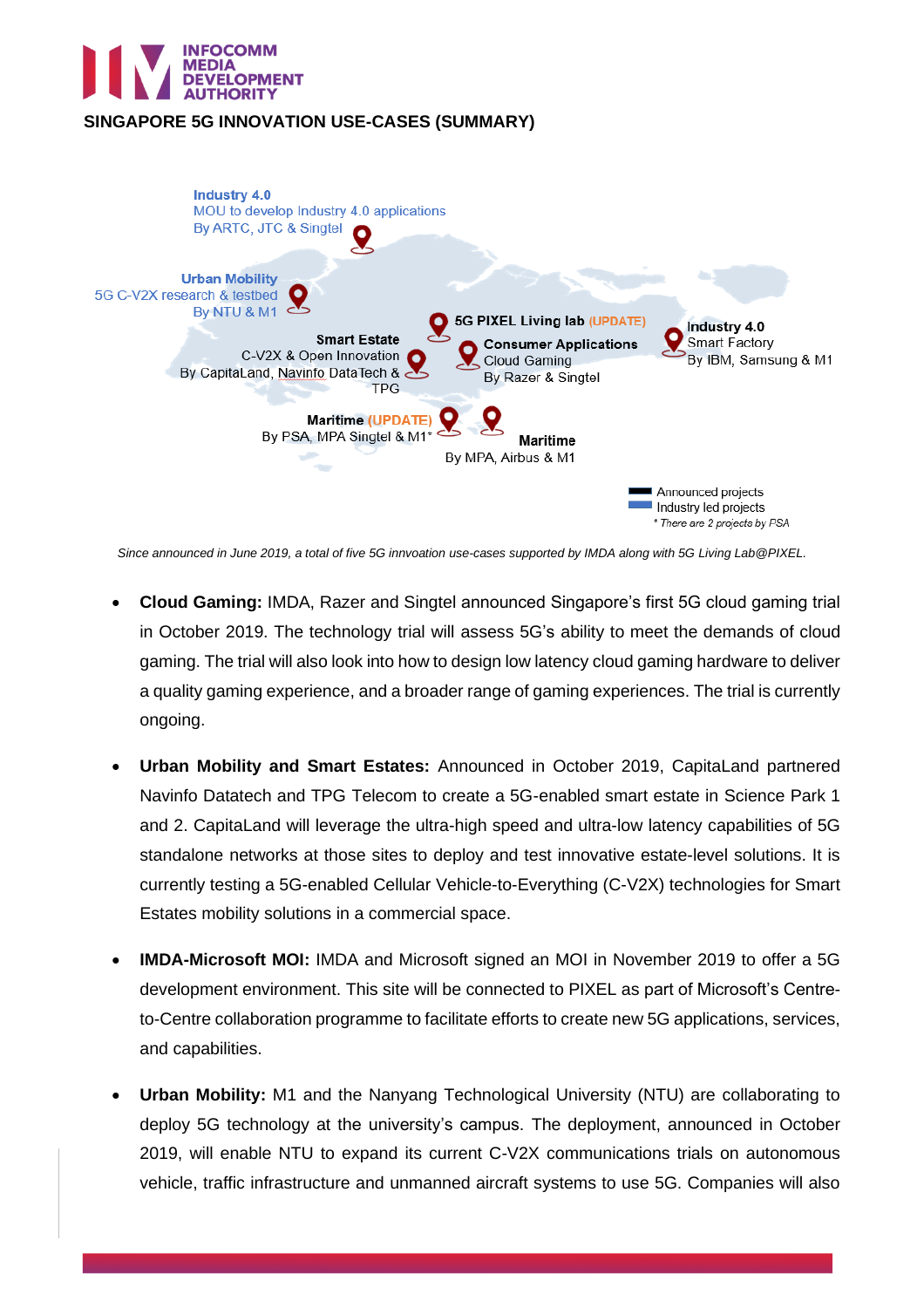

be able to design and test their connected mobility solutions on the campus-wide testbed. This project, which is ongoing, is supported by the A\*Star, NRF and the Singapore Economic Development Board.

- **Industry 4.0**: IMDA, M1, IBM and Samsung announced Singapore's first 5G Industry 4.0 trial in May 2020, to demonstrate the transformative impact of 5G for enterprises and drive the next bound of Singapore's digital economy. The trial aims to develop insights and showcase benefits of 5G in Industry 4.0. This trial is on-going.
- **Industry 4.0:** Singapore's Agency for Science, Technology and Research's (A\*STAR) Advanced Remanufacturing and Technology Centre (ARTC), JTC and Singtel signed a memorandum of understanding in 2019 to develop Industry 4.0 solutions based on 5G technology.
- **Maritime Operations**: Supported by IMDA and MPA, M1 has partnered Airbus to conduct coastal 5G standalone network trials at the Singapore Maritime Drone Estate. This use case, announced in June 2020, aims to assess 5G standalone network performance in real-world environments to ensure that unmanned aerial vehicles can operate safely and efficiently during all phases of their flights.

# **Annex A (Additional Info) – Attributeable to PSA Spokesperson**

## **PSA:**

With the advent of 5G, PSA Singapore has been collaborating with IMDA, Singtel and M1 in a trial to gain a deeper understanding of 5G capabilities and its potential deployment within PSA's smart port.

The first phase of the trial, which ended in March 2020, showed that 5G enabled more immediate data communications with port equipment, thus allowing Automated Guided Vehicles (AGVs) to operate more efficiently than on current 4G networks. 5G also increased the precision of remote control of yard cranes, paving the way for job upskilling, improved productivity and safety where staff can operate multiple cranes comfortably from a control centre indoors.

Future applications for 5G can be expected in Tuas Port where 5G will be a key driver for smart port innovation, enabling the large-scale orchestration of automated equipment operations, augmented by widespread deployment of sensors and data analytics capabilities.